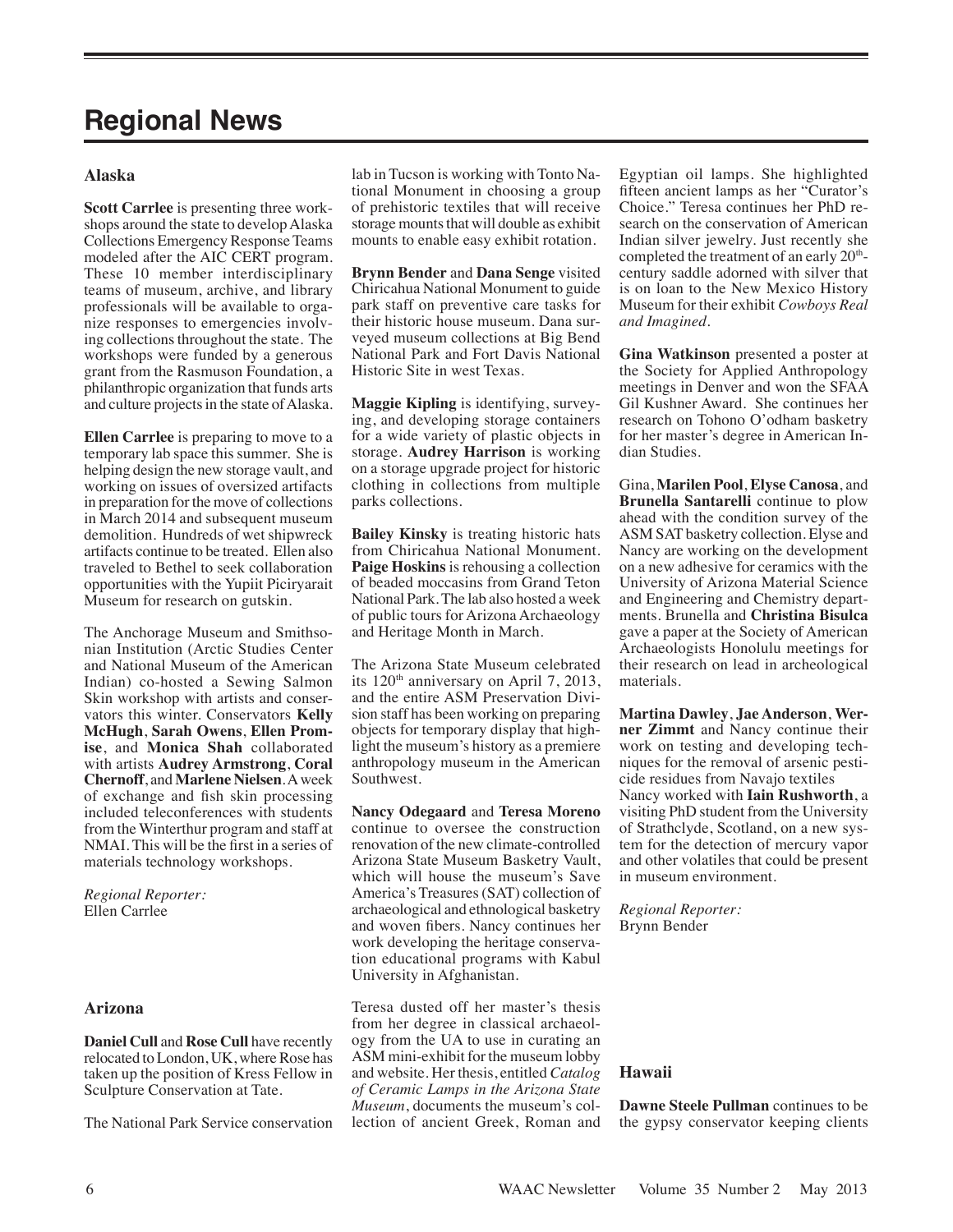happy in California, Hawaii, and Hong Kong. She recently treated paintings by Hitchcock and Gurrey in private collections on Oahu and is back in Asia working on a wide range of artworks from colonial to Chinese contemporary.

In addition to local artists such as D. Howard Hitchcock, Lionel Walden, Jules Tavernier, Isamir Doi, and Tadashi Sato, **Rie and Larry Pace** have had the opportunity to conserve paintings by a variety of artists not often seen in the Hawaiian Islands. These include a large oil painting by Fernando Botero, a flower painting by Georgia O'Keeffe from a mainland collection, and a beautiful Chinese trade painting of Hong Kong dating to the fourth quarter of the nineteenth century.

The team has also worked on a number of paintings in the collection of the Honolulu Museum of Art (formerly the Honolulu Academy of Art) including a Jes Collings collage, a large Lyn Foulkes mixed media, a 1943 Grandma Moses, and a small oil study by Eugene Delacroix entitled *The Justice of Trajan*.

Rie and Larry were fortunate to receive a Preservation Honor Award from the Historic Hawaii Foundation in both 2012 and 2013. The 2012 award was for the treatment of two portraits from the 'Iolani Palace Gold Room, while the 2013 award was for the restoration of the world map mural in the wardroom of the battleship *U.S.S. Missouri*.

**Seth Irwin** reports that staff members from the University of Hawaii Preservation Department continue to work on the rare map collection damaged during the 2004 flood. At last count, the treatments were approximately half done: 120 maps out of a total of 290 have been treated. The staff continues to work on the salvaging of the aerial photograph collection, also damaged in the 2004 flood.

*Regional Reporter:*  D. Thor Minnick

## **Los Angeles**

A remembrance of Victoria Blyth Hill, who passed away on April 20, will appear in the Septermber issue of the Newsletter

LACMA conservation research head **Frank Preusser** continues to lead the Watts Towers Conservation Project team in the evaluation of conservation materials for application on the Watts Towers and analysis of the causes of deterioration. **Sylvia Schweri-Dorsch** is focused on identifying and testing adhesives for stabilization of glass and ceramic ornament; **Blanka Kielb** has made progress in the evaluation of polymer-amended mortars for filling of losses and cracks.

The team is also collaborating with the UCLA Civil Engineering Department in a study of the effects of vibration and solar heating on the Towers. The UCLA team, under the direction of **Ertugrul Taciroglu** and **Robert Nigbor**, installed a tilt-meter, an accelerometer, an ultrasonic wind monitor, and displacement sensors to measure movements of the Towers under thermal, wind, and seismic stress, and plan to develop a dynamic model of the Towers.

**Lalena Vellanoweth** is working as a temporary senior textile conservator at LACMA this spring, conserving costumes and creating conservation condition reports for two large groups of recent acquisitions. **Anne Getts** used her Mellon research and travel funds in April to participate in a week-long Textile Society of America study trip, *Textiles of the Low Country: Charleston and Savannah: Collecting, Preserving, and Narrating*.

This spring, **Jacklyn Chi** is expanding her pre-program experience at LACMA with time spent in Textile Conservation under the supervision **Catherine C. McLean**. Her first project is to conduct an examination and re-housing of a pre-Columbian Peruvian textile fragment. Additionally, Jackie is learning the art of water gilding under the direction of conservation technician **Jean Neeman**.

LACMA paintings conservators have been busy with the recent reinstallation of the museum's Latin American galleries. **Elma O'Donoghue** completed the restoration of a large 17<sup>th</sup>-century colonial panel painting by Pedro Ramírez, *Marriage of the Virgin*, for the reinstallation. Third year intern **Morgan Hayes**treated a 17th-century colonial panel made with inlaid shell, called an *enconchado*. A set of six paintings by  $18<sup>th</sup>$ -century artist Juan Patricio Morlete Ruiz is also on display in the new galleries, along with a short documentary film about their history and restoration, featuring Mellon fellow **Bianca May**, paintings conservation head **Joe Fronek,** and curator **Ilona Katzew**.

**Yadin Larochette** started the year with two weeks in Oaxaca, Mexico, attending the tapestry symposium "Interweaving Cultures - The Meeting" co-sponsored by the Textile Museum of Oaxaca and the American Tapestry Alliance, and a related open studios weaving workshop that followed in Teotitlan del Valle. She is currently working on several conservation treatments, including a  $17<sup>th</sup>$ -century Chinese *kesi* for Scripps College, funded by the NEA. Yadin is being assisted by new pre-program intern **Adelaide Kahn** one day a week.

Conservators at South Coast Fine Arts Conservation Center in Santa Barbara have been busy completing projects for Missions San Antonio, Santa Cruz, and Santa Inez. **Patty West** spent many months repairing a Spanish Colonial Santo from Santa Cruz Mission that was not only vandalized but was covered in several layers of over paint and is now back at the mission. **Teen Conlon** spent several months piecing together another statue that was vandalized. Standing over 6-1/2 feet tall and delivered to the studio in hundreds of pieces, it now has been returned home to St. Stanislaus church in Modesto.

The studio finished the cleaning and repair of the Campbell Grant murals in the lobby of the Santa Barbara High School, and a large 10' x 13' painting *The Landing of Cabrillo* by Dan Sayre Groesbeck which has been hanging in the Santa Barbara County Courthouse. The studio is currently overseeing the restoration of the 21' high, 12-1/2 ton steel painted sculpture *The Chromatic Gate* by Herbert Bayer.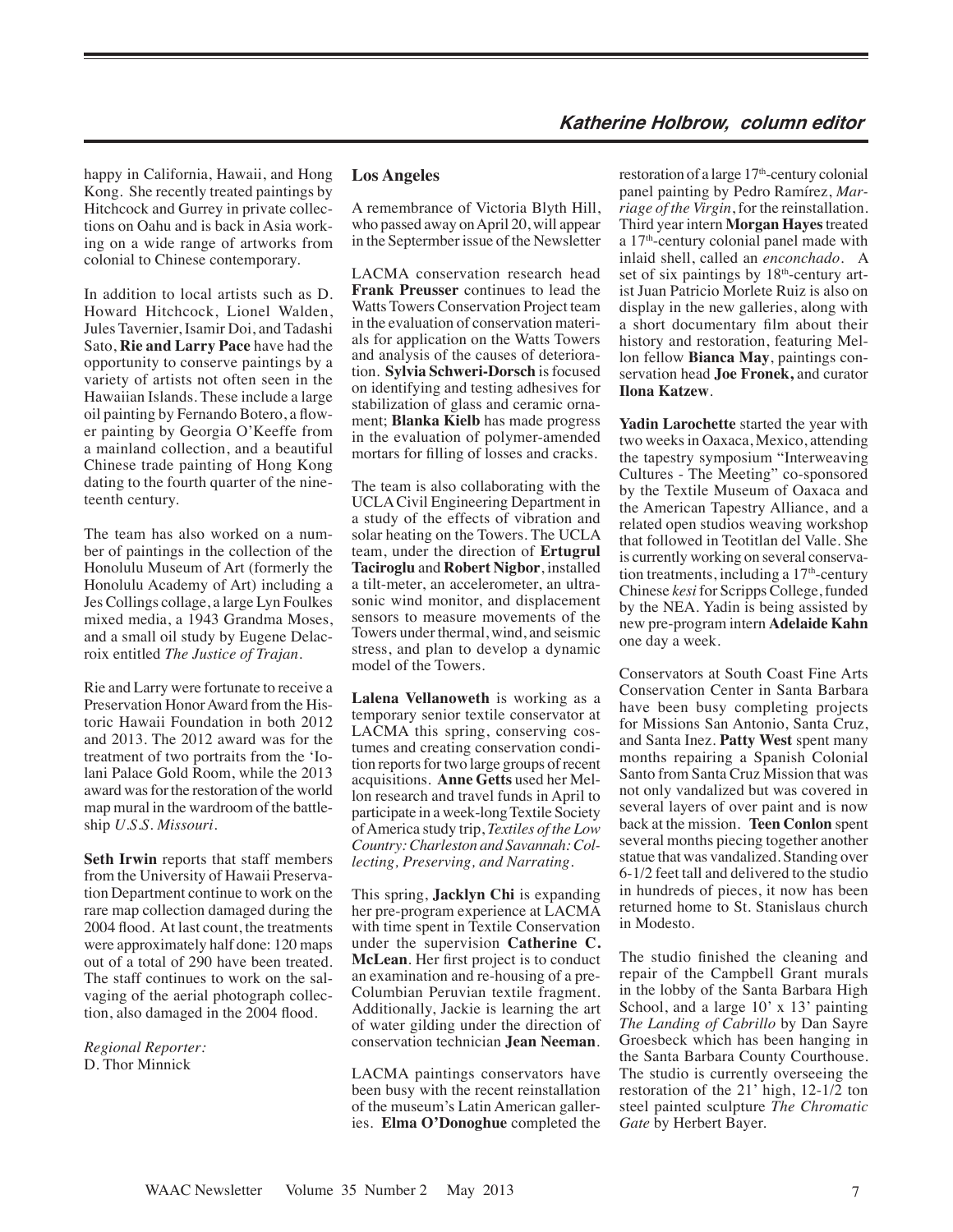**Tania Collas** and **Liz Homberger** represented the Conservation Section of the Natural History Museum at the *Centennial Safari*, the first of many events celebrating the Museum's 100th anniversary. Displaying Mission-era polychrome wood and ceramic artifacts from the History department's collections, Liz and Tania discussed the techniques and materials of fabrication as well as the conservation of the objects.

Tania and Liz continue to work on the soon-to-open Los Angeles History hall: they have begun installation and are finishing the preparation of the final few objects. Liz is treating early California objects, including a leather sandal worn by a Franciscan monk and silver-plated and brass ecclesiastical objects. Tania is overseeing the preparation and reframing of 19 paintings for the exhibit.

**Rosa Lowinger** has been named curator of the exhibition *Concrete Paradise: Miami Marine Stadium* at the Coral Gables Museum in Florida. Rosa will be one of the instructors at the Association for Preservation Technology's architectural finishes workshop at Taliesen North in June, 2013.

**Caroline (Carrie) Roberts**, intern in the antiquities conservation department at the Getty Villa, is launching a project on the study of green pigments in Greco-Roman Egypt. Carrie is examining methods of non-destructively identifying greens on ancient artifacts to contribute to the study of greens and their use in Egypt. Carrie will continue this research as a Fellow at the Metropolitan museum next year.

**Jeff Maish** and curator **David Saunders** are partnering with scientists **Karen Trentleman** and **Marc Walton** of the Getty Conservation Institute on the Attic Pottery project. This project seeks to understand, at a fundamental level, the materials and techniques employed by ancient artisans to create the iconic red and black figure pottery of ancient Athens. Supported by a grant from the National Science Foundation, scientists from the GCI, together with conservators and curators from the J. Paul Getty Museum, are partnering with The Aerospace Corporation and the Stanford Synchrotron Radiation Lightsource (SSRL) to conduct detailed studies on these important ancient artifacts. By analyzing examples of pottery produced by different artists and over a broad time period, the project team is seeking to better understand the relationships between ceramic technology, artistic expression, and workshop practice.

In May, **Erik Risser**, **David Sauders** and **Marie Svoboda** will be presenting research papers at the ICOM/CiNC conference in Copenhagen. The papers, presented at the Conservation in the Nineteenth Century working group, are entitled *The Restoration and Conservation of the Bronze Apollo Saettante from Pompeii*, by Risser and Saunders, and *Precision and Mastery: Identifying the Work of Raffaele Gargiulo on Four Apulian Vases*, by Svoboda.

*Regional Reporter:* Virginia Rasmussen

## **New Mexico**

**M. Susan Barger** is moving the traveling exhibit *Art Across New Mexico* around the state to small museums and holding workshops along the way. The show travels to eleven venues in small museums and libraries around the state until next December. The show is the traveling version of the larger show now showing at the New Mexico Museum of Fine Arts, *14,000 Years of New Mexico Art*.

*Regional Reporter:* Silvia Marinas-Feliner

#### **Pacific Northwest**

**Linda Roundhill**, (owner Art and Antiquities Conservation LLC) has completed a project for the Puyallup Tribe of Indians, archaeological material for the Army Corps of Engineers, several Inuit stone carvings, and a pair of fencing swords. Linda is also busy independently investigating and testing new/unusual materials for their use in conservation.

**J.Claire Dean** recently completed field work in Tempe, AZ, assisted by **Deborah Uhl**. Claire continues to develop conservation projects at the Tulalip Tribes' Hibulb Cultural Center near Everett, WA, and is scheduled to carry out field work in South Africa in April or May.

The Royal BC Museum was reorganized in the fall of 2013. Conservation Services lost **Robert Davison**, senior preservation archivist, and gained **Kay Garland**, preservation specialist. While Kay does not have a conservation background, she has been quick to pick up the principles of preventive conservation and is already running a new inspection/isolation/freezer room in the Archives to reduce the risk of infestation in that collection. Kay is also working to load the new cold storage facility with A/V collections, and has taken over data logger monitoring and pest inspections.

**Lisa Bengston**'s work on the Chinese paper lantern has moved into the RBCM galleries as she completes the treatment under the gaze of the public over the next six months. So far this has been an extremely successful program, serving to promote the goals, methods, and theory of art conservation.

**George Field** returned to Amsterdam to retrieve a loan of ethnographic materials. The loan ended prematurely due to space requirements for the coronation the new Dutch king.

**Jana Stefan** returned slightly belatedly, after another field season in the Antarctic conserving artifacts left by the early explorers. Jana will be the media and programs star during our upcoming exhibit *Race to the End of the Earth*, a traveling exhibit produced by the American Museum of Natural History.

 The rest of the RBCM conservators have also been busy with treatments, public outreach, and collections storage projects. They had the pleasure of hosting Fleming College intern **Rob Armour**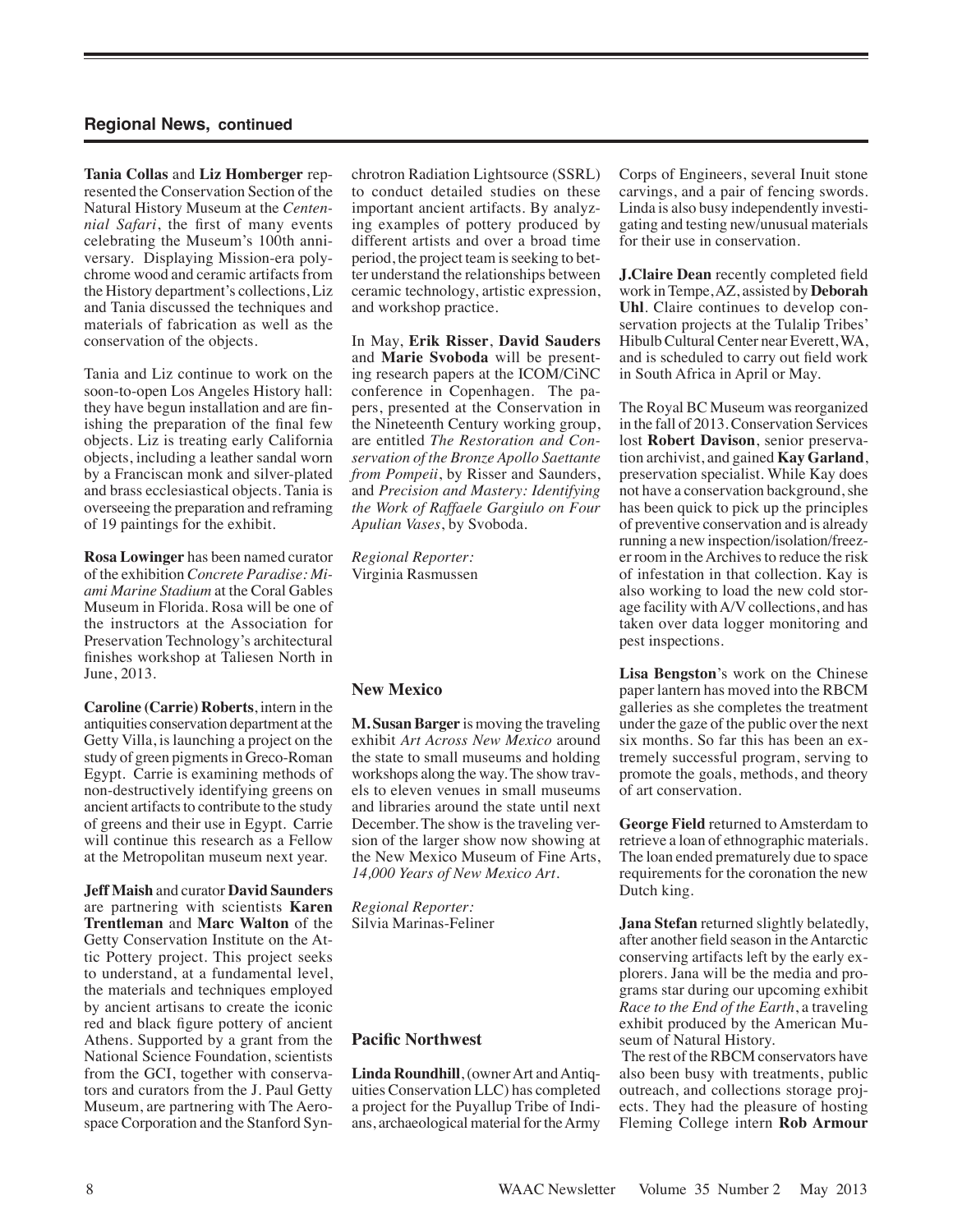this spring. Rob assisted with the loan of the John Lennon Rolls Royce to Montreal as well as several other imminent loans and projects.

Volunteers **Paige Keith** and **Vicky Karas** have been methodically surveying collections storage, identifying deteriorating foam (presumably all Polyplank) that will be replaced by brand name Ethafoam in the future. They look forward to welcoming two summer interns, **Courtney Von Stein** from the Winterthur Conservation Program and **Emily Turgeon Brunet** from Queen's University.

Conservators at the Seattle Art Museum have had a busy spring. Starting the year on a great note, SAM acquired a new Bruker Tracer-III handheld XRF. The purchase was funded by museum supporters and local collectors and a grant from local arts organization 4culture.

**Nicholas Dorman** and curator **Xiaojin Wu** curated a display about conservation treatments of Japanese paintings. The treatments were supported by the Sumitomo, Carpenter, and Japan Foundations, and the display included exquisite tools and materials lent by mounter **Tomokatsu Kawazu**. The museum was pleased to receive funding from the Sumitomo Foundation for treatment of another important Japanese painting, *Scenes from the Life of Gensei Shonin*. The project will take place over the next two years.

The conservation department collaborated with curator **Josh Yiu** to prepare art from the collection for a major exhibition of the collection of SAM's first director, **Richard Fuller**. **Liz Brown** has been studying objects with techniques including thermoluminescence and using the new XRF. **Corine Landrieu** has been undertaking condition reports and treatments, working with **Liz** and **Marta. Pinto-Llorca** and **Kewei Wang** of the University of Michigan are mounting two previously un-mounted Chinese calligraphy works. The show will launch SAM's Getty-funded online catalog of the Chinese paintings collection.

SAM has had the pleasure of displaying an exhibition from Kenwood House. **Peter Malarkey** kindly assisted with condition reporting all the incoming art, and the department has been closely involved with tours and educational activities relating to the show. Department coordinator **Lauren Barach** curated an exhibition-within-an-exhibition of SAM's Rembrandt print collection.

**Nicholas Dorman** presented on the treatment of SAM's *Venus and Adonis* at a study day in the galleries of the Ringling Museum's *Veronese* exhibition, and he and curator **Chiyo Ishikawa** discussed the painting in a public lecture at SAM. The painting returns to Seattle soon and will be the subject of a gallery display about the technique and conservation.

SAM's Bank of America-funded conservation treatment and study of Jackson Pollock's *Sea Change* is drawing to a close. The project allowed the Conservation Department to bring in experts including **Jim Coddington**, **Wendy Lindsey,** and **Alan Phenix.** The museum was very fortunate to be able to benefit from the experience and generosity of Jim and from colleagues at the J. Paul Getty museum and Getty Conservation Institute as they work on their own Pollock projects.

**Nicholas Dorman** attended a study day on Pollock's *Mural* at the Getty. **Liz Brown** was delighted to attend the recent Calder conservation symposium at the Alexander Calder Foundation in New York. The meeting had been delayed because of Sandy but was extremely interesting given the considerable collections of Calder's work in Seattle. Liz is also working with intern **Josh Summer** on treatment of a large Bob Arneson installation piece in the galleries.

Further afield in the Seattle community, **Julie Creahan**, **Laura Phillips** and **Nicholas Dorman** presented a workshop on collections salvage for local collection managers as a program of SHERN, the Seattle Heritage Emergency Response Network. Julie, Nicholas and Liz all attended presentations by candidates for the new conservation department at the University of Washington library. And finally, the museum inaugurated a high-profile cinematic artwork by Doug Aitken on the downtown museum façade - a suitably spectacular way to welcome colleagues to Seattle for this year's WAAC meeting in September. The whole conservation team is working to prepare a terrific meeting.

**Corine Landrieu** completed her treatment of an architectural glazed terra cotta sculpture for the Museum of History of Industry, and it was installed on the North facing wall of the museum's new location on South Lake Union.

She recently finished the assessment of the Fuller collection for the Seattle Asian Art Museum in preparation for a major exhibition, and began treatments. In the studio she has been working on a range of conservation projects, including some Civil War weapons and another underwater mine from the same period.

Assembling and binding 200 love letters, telegrams, and cards from 1937- 1939 has provided **Susan Lunas** with several news ways of saying "I love you." The greatest challenge was limiting moisture as most of the fountain pen inks, and lines of the lined paper were very water soluble.

**Lisa Duncan**, Art Conservator, LLC is moving to Seattle! It is bittersweet leaving the Eugene and Willamette Valley, but opportunities await in the big city!

**Jack Thompson** has been contracted to clean a series of photo-murals displayed in the restaurant of the Multnomah Falls Lodge. The Lodge is part of the national park system dating to the early 1920s, operated now under contract by a private company. It is located approx. 30 miles east of Portland, Oregon. Jack first worked on the murals in the early 1980s and again in the 1990s. The initial treatment was complicated because the photographs had been "improved" post World War II by a sign painter with oil paint, wax, and dark varnish.

*Regional Reporter*: Corine Landrieu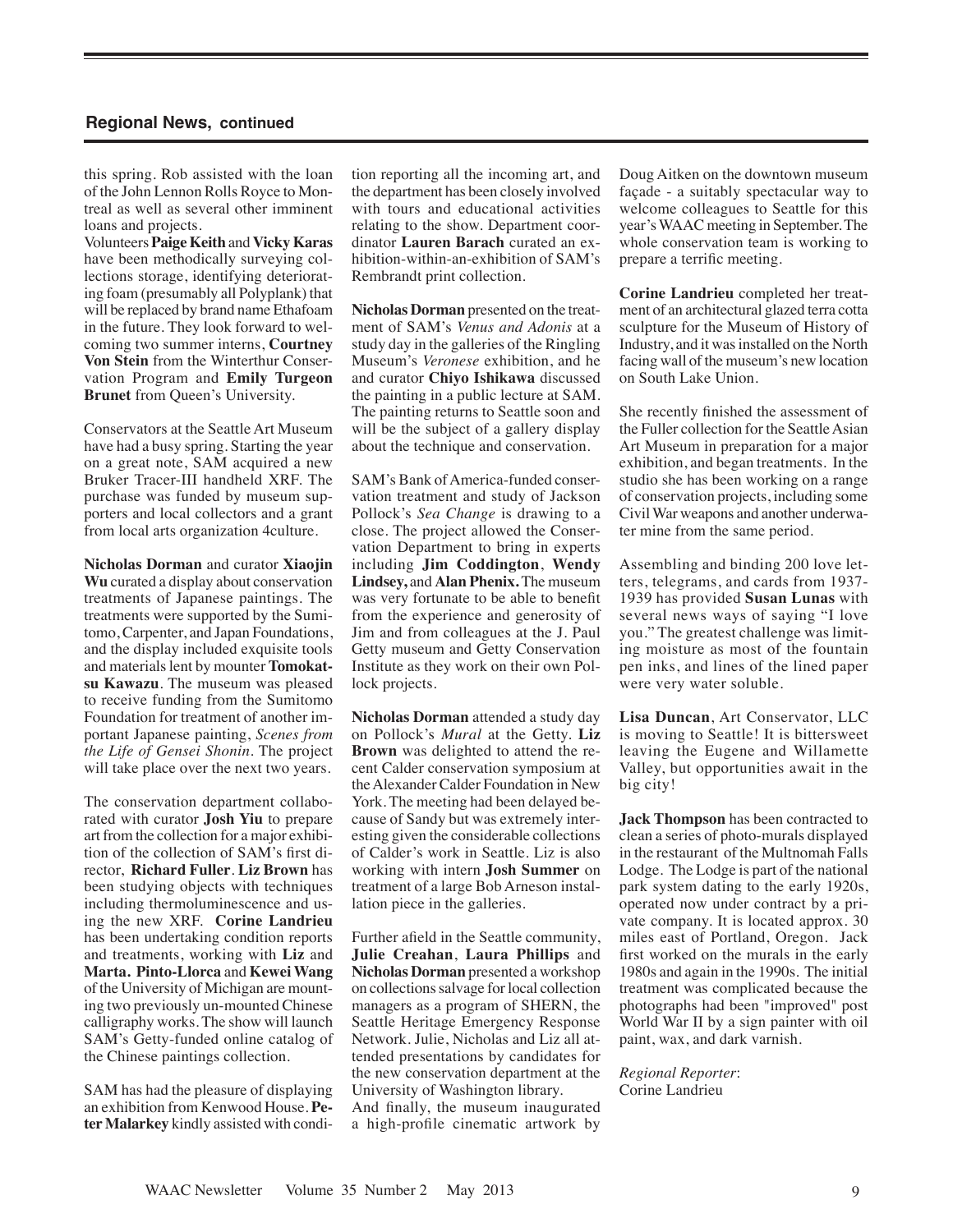## **Rocky Mountain Region**

**Beverly Perkins**, chief conservator at the Buffalo Bill Center of the West, completed the treatment of 64 firearms from the Smithsonian Institution.

**Mark Minor** completed a furniture and horse-drawn vehicle survey for the Grant-Kohrs Ranch National Historical Site in Deer Lodge Montana.

**Heather Tudhope**, conservator of paper and photographs in Denver and her husband **Roby Sherman** are expecting a baby boy in early June. Heather has been taking a break from conservation for the past year to spend time raising their daughter (now four). It looks like it will be a few more years before Heather's studio will be back up and running and taking on new clients. She still helps out answering preservation questions via e-mail at conservator@tudhope.net.

Four Denver-area conservators, **Barbara Johnson** (objects), **Karen Jones** (book and paper), **Paulette Reading** (textiles), and **Camilla Van Vooren** (paintings) will be presenters at the 29th Annual Rocky Mountain Antiquarian Booksellers (RMABA) Association Fair.

The presentations highlight the fair theme of preserving and caring for collectibles of all types and will be a great venue for educating the public about the field of conservation. The fair will be held at the Denver Merchandise Mart in August.

*Regional Reporter:* Paulette Reading

#### **San Diego Area**

No news reported.

*Regional Reporter:* Frances Prichett

## **San Francisco Bay Area**

**Antoinette Dwan** gave two workshops in March, first for the paper conservation staff at the National Gallery of Art and later for the staff and students at Winterthur/University of Delaware Art Conservation Program. The topics were the use of ammonium citrate dibasic in paper conservation and stain reduction with sodium borohydride methods. The same material was presented to the paper conservators from SFMOMA and the Legion of Honor, San Francisco.

**Laura Neufeld**, the advanced intern at the Legion of Honor paper lab, will be representing Buffalo State Art Conservation Department at the 2013 ANAG-PIC conference in Los Angeles with her research entitled "Problem Children: Technical Analysis and Conservation Treatment of Two Works on Paper by Karel Appel." In the fall of 2013, Laura will begin her new position as Mellon Fellow at the Museum of Modern Art, New York.

**Victoria Binder**, the associate paper conservator at the Fine Arts Museums of San Francisco, presented a poster on "Digital Fills of Glossy Photographs" at the 2013 AIC & ICOM-CC Photographs Conservation Joint Meeting in Wellington, New Zealand.

**Sarah Gates** of the Fine Arts Museums of San Francisco Textile Conservation Lab is very pleased to announce that the de Young will be installing a short, three-month exhibition of some of the most beautiful and oldest textiles in the permanent collection. Over fifty percent of the textiles have never been shown before and others have not been shown for ten to twenty years or more. Both **Beth Szuhay** and **Hannah Lumb Riley** were hired on short contracts to help wet clean and line some of the textiles. The exhibit, *From the Exotic to the Mystical*, opens May 4th.

**Candis Griggs Hakim** finally settled into the chaotic, traffic-y life in Doha, Qatar and is thoroughly enjoying her contract with the National Museum of Qatar. Under head conservator **Valerie Free**, she evaluates (and will soon treat) hundreds of ethnographic objects from the region in preparation for the museum's opening in 2015. The collection contains everything from ornate Bedouin jewelry to pearl merchants' chests, goat skin yogurt churns, camel saddles, and bejeweled daggers and swords. Candis invites anyone visiting the Middle East to make a stop in Doha.

**Will Shank**, whose business Conservation Resources Management is based in both San Francisco and in Barcelona, participated in the creation of a working group in the conservation of contemporary murals for the RICAC (the Hispano-american Network of Conservation of Contemporary Art) of INCCA, at the Reina Sofia Museum in Madrid in February. During three days in March, Will delivered a series of lectures on the care of contemporary art and temporary murals to the conservation students at the University of Ljubljana, and to the conservators from the National Restoration Center of Slovenia.

In April, Will made a presentation to ICON in London called "Up The Wall: The Multi-Disciplinary Approach of Rescue Public Murals." In May, Will organized a two-day Street Art symposium in Mexico City with **Lizeth Mata Delgado** of the Seminario Taller de Restauración Moderna y Contemporánea of the Escuela Nacional de Conservación, Restauración y Museografía of the National Institute of Humanities (INAH) in Coyoacán, Mexico.

**Susan Roberts-Manganelli** reports that **Robert Gamblin** spoke in April at Stanford University about Gamblin Conservation Colors. The event was sponsored by the Bay Area Conservation Guild and the Conservation Labs on Stanford campus.

The Asian Art Museum has had a busy spring. *China's Terracotta Warriors: The First Emperor's Legacy*, opened in February to record crowds. In conjunction with this show, **Katie Holbrow** has been identifying Han Purple pigment on objects in the museum collectionand is planning a collaborative research project with scientists from the Stanford Linear Accelerator Center (SLAC).